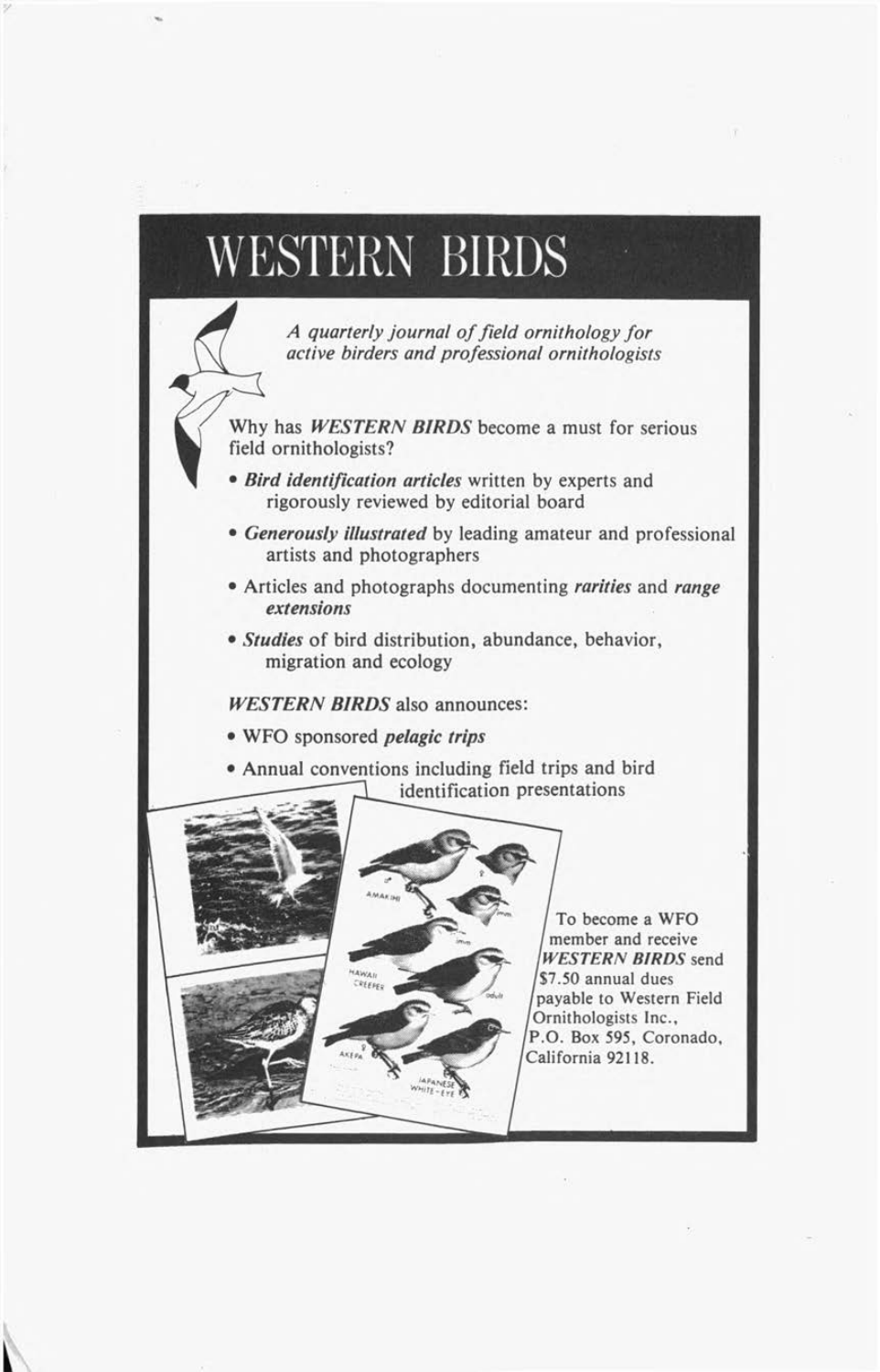## TIDE CHART

Tide Table for Boston Harbor. Add one hour for Daylight Savings Time.

| Morning                                                  |                                         | 1980                  |                                                                |                                                   | JULY-AUG.                                                       |                                                                                            | 1980                  |                                                                |                                             |                                                           | 1980                                       |                       |                                                                 |                                            |                                                                 | AUG. - SEPT.                           |                      | 1980                                                                  |                                         |  |
|----------------------------------------------------------|-----------------------------------------|-----------------------|----------------------------------------------------------------|---------------------------------------------------|-----------------------------------------------------------------|--------------------------------------------------------------------------------------------|-----------------------|----------------------------------------------------------------|---------------------------------------------|-----------------------------------------------------------|--------------------------------------------|-----------------------|-----------------------------------------------------------------|--------------------------------------------|-----------------------------------------------------------------|----------------------------------------|----------------------|-----------------------------------------------------------------------|-----------------------------------------|--|
|                                                          |                                         | <b>BOSTON</b>         | Afternoon                                                      |                                                   | Morning                                                         |                                                                                            | <b>BOSTON</b>         | Afternoon                                                      |                                             |                                                           | <b>BOSTON</b><br>Morning                   |                       | Afternoon                                                       |                                            | Morning                                                         |                                        | <b>BOSTON</b>        | Afternoon                                                             |                                         |  |
| High<br>Height<br>Low<br>Height<br>Sunrise               | 10.41<br>9.5<br>4:31<br>$-0.8$<br>4:31  | SUNDAY<br>27          | <b>High</b><br>Height<br>Low<br>Haight<br>Sunset               | 10.55<br>11,0<br>4:43<br>$-0.1$<br>2.09           | High<br><b>Height</b><br>Low<br><b>Height</b><br><b>Sunrise</b> | 4.06<br>10.0<br>10.18<br>$-0.5$<br>4.37                                                    | SUNDAY<br>3           | High<br>Height<br>Low<br>Height<br>Sumset                      | 4.38<br>10.5<br>10.56<br>$-0.3$<br>7.03     | High<br>Height<br>Low<br><b>Height</b><br>Sunrise         | 9 24<br>9.4<br>3.16<br>$-0.5$<br>5.00      | SUNDAY<br>24          | <b>High</b><br><b>Height</b><br>Low<br><b>Height</b><br>Sunset  | 9.43<br>10.8<br>3 30<br>$-0.1$<br>6.32     | High<br>Height<br>Low<br>Height<br>Sonrise                      | 2.51<br>10.5<br>9.00<br>$-0.8$<br>5.06 | SUNDAY<br>31         | <b>High</b><br>rleight<br>Low<br><b>Height</b><br>Sunset              | 3.17<br>10.9<br>9 34<br>$-0.8$<br>6:19  |  |
| High<br><b>Height</b><br>Low<br>Height<br>Sunris         | 11.28<br>9.9<br>5.17<br>$-1.2$<br>4:31  | <b>MONDAY</b><br>28   | <b>High</b><br><b>Height</b><br>Low<br><b>Height</b><br>Sunset | 11.43<br>11.2<br>6.31<br>$-0.5$<br>$7 - 09$       | <b>Niek</b><br>Height<br>Low<br><b>Height</b><br>Sunrise        | 5.07<br>9.5<br>11 16<br>$-0.1$<br>4:38                                                     | <b>MONDAY</b><br>œ    | <b>High</b><br><b>Height</b><br>Low<br><b>Height</b><br>Sunset | 5.36<br>10.4<br>11 59<br>$-0.7$<br>$7 - 02$ | High<br>Height<br>Low<br>Height<br>Sunrise                | 10.15<br>9.9<br>4 04<br>$-1,0$<br>5/01     | MONDAY                | <b>Hugh</b><br>Height<br>Low<br><b>Heigh</b><br>Summer          | 10.33<br>11.2<br>4 20<br>$-0.6$<br>6.30    | High<br>Height<br>Low<br>Height<br>Sonrige                      | 3.49<br>9.9<br>955<br>-0.3<br>5/10     | MONDAY               | High<br>Height<br>Low<br><b>Height</b><br>Sonte                       | 4.14<br>10.6<br>10 35<br>$-0.4$<br>6:17 |  |
| High<br>Haight<br>Low<br>Height<br>Sonrise               | ÷<br>6:04<br>$-1.5$<br>4.32             | THESDAY<br>29         | High<br><b>Height</b><br>Low<br><b>Height</b><br>Sunger        | 12 17<br>10.2<br>6.18<br>$-0.7$<br>7.08           | <b>High</b><br>Height<br>Low<br>Height<br>Sunrise               | 6.11<br>9.2<br>$\frac{1}{2} \left( \frac{1}{2} \right) \left( \frac{1}{2} \right)$<br>4.38 | TUESDAY               | <b>High</b><br><b>Height</b><br>Low<br><b>Height</b><br>Sunset | 6.38<br>10.3<br>12.17<br>0.2<br>201         | High<br>Haight<br>5. cm<br>Height<br>Sunrise              | 11 02<br>10.5<br>4.52<br>$-1.5$<br>5.02    | <b>TUESDAY</b><br>26  | High<br>Heigh<br>Low<br><b>Height</b><br>Su.net                 | 11.22<br>115<br>\$09<br>6.29               | <b>High</b><br>Height<br>Low<br>Height<br>Sunrise               | 4 50<br>0.8<br>10 56<br>0.3<br>5.33    | TUESDAY<br>2         | <b>High</b><br>Height<br>Low<br>Height<br>Sunter                      | 5.15<br>10.2<br>11:40<br>$-0.1$<br>6.15 |  |
| High<br><b>Haisht</b><br>Low<br>Height<br>Sunrise        | 12:32<br>11.3<br>6.51<br>$-1.6$<br>4:33 | WEDNESDAY<br>30       | <b>High</b><br><b>Height</b><br>Low<br>Height<br>Sunset        | 13.04<br>10.5<br>7.10<br>$-0.8$<br>7:07           | High<br><b>Height</b><br>Low<br>Height<br>Sunrise               | 7:15<br>9.0<br>1.02<br>$-02$<br>4:40                                                       | WEDNESDAY<br>6        | <b>High</b><br><b>Height</b><br>Low<br><b>Height</b><br>Sunset | 7.98<br>10.3<br>1 17<br>0.4<br>7.00         | High<br><b>Height</b><br>1.ew<br><b>Height</b><br>Sunrise | 1151<br>10.9<br>5.36<br>$-1.8$<br>$7 - 01$ | WEONESDAY             | <b>High</b><br><b>Height</b><br>Low<br><b>Height</b><br>Sunse   | 5.59<br>$-1.5$<br>6.27                     | <b>Hagh</b><br><b>Height</b><br>Low.<br>Height<br>Scoring       | 5.55<br>$-0.0$<br>11.57<br>00<br>4.72  | WEDNESDAY<br>3       | <b>High</b><br>Height<br>Low<br><b>Height</b><br>Sunset               | 6 18<br>10.0<br>6, 13                   |  |
| High<br>Height<br>Lowe<br>Height<br>Sonrite              | 122<br>11.2<br>7.39<br>$-1.5$<br>4:34   | THURSDAY<br>31        | High<br><b>Height</b><br>Low<br><b>Height</b><br><b>Sunset</b> | 1.55<br>10.6<br>8.01<br>$-0.8$<br>7.07            | High<br>Height<br>Low<br>Height<br>Sunrite                      | 8.17<br>90<br>2.03<br>$-0.3$<br>$4 - 41$                                                   | THURSDAY              | <b>High</b><br>Height<br>Low<br>Height<br>Sunset               | 836<br>10.4<br>2.18<br>0.4<br>6.53          | <b>High</b><br><b>Haight</b><br>Low<br>Height<br>Sunrise  | 12 11<br>9.9.3<br>6 26<br>1.8<br>7.04      | THURSDAY<br>28        | <b>High</b><br><b>Height</b><br>Low<br><b>Height</b><br>Scotart | 12 40<br>11.3<br>6.50<br>1.6<br>6.30       | <b>Haph</b><br>Haight<br>Low<br><b>Havons</b><br>Sizinitist     | 7.01<br>R<br>12 43<br>1030<br>1.73     | THURSDAY<br>4        | <b>High</b><br><b>Height</b><br>Low<br><b>Height</b><br>Sunset        | 7.21<br>9.9<br>1.02<br>0.8<br>0.12      |  |
| High<br><b>Height</b><br>Low<br>Height<br>Sunrise        | 2.15<br>10.9<br>6.30<br>$-1.3$<br>4.36  | FRIDAY                | <b>High</b><br>Height<br>Low<br>Height<br>Sunset               | 2.46<br>to<br>8.56<br>$-0.7$<br>7,05              | High<br>Height<br>Low<br>Height<br>Sunrise                      | 914<br>9.1<br>300<br>$-0.4$<br>4:42                                                        | FRIDAY<br>8           | <b>High</b><br>Haight<br>Low<br>Height<br>Sunset               | 9.30<br>10.5<br>3.11<br>0.3<br>6.56         | <b>High</b><br>Height<br>Low<br>Height<br>Sunrise         | 1.03<br>11'4<br>7.16<br>37<br>5.00         | FRIDAY<br>10          | High<br>Height<br>Low<br><b>Height</b><br>Sunset                | 1.30<br>11.3<br>7.42<br>6.22               | <b>Hash</b><br>Height<br>Low<br><b>Height</b><br>Sunrise        | # 05<br>E.3<br>1.46<br>0.0<br>5, 14    | FRIDAY<br>5          | <b>High</b><br>Height<br>Low<br>Height<br>Summer                      | 821<br>9.9<br>2 02<br>02<br>6.10        |  |
| High<br><b>Height</b><br>Low<br><b>Height</b><br>Sunrise | 3.09<br>10.5<br>9 22<br>$-0.9$<br>4.37  | SATURDAY<br>z         | <b>High</b><br>Haight<br>Low<br>Height<br>Sunset               | 3.41<br>10.6<br>9.55<br>$-0.5$<br>7 <sub>04</sub> | <b>High</b><br><b>Height</b><br>Low<br>Height<br>Sunrise        | 10 04<br>9.2<br>3 50<br>$-0.6$<br>4.45                                                     | <b>SATURDAY</b><br>о  | <b>High</b><br>Height<br>Low<br>Height<br>Sunset               | 10.10<br>10.5<br>4 01<br>0.2<br>8.44        | <b>High</b><br>Height<br>Lew<br>Height<br>Sunrise         | 156<br>114<br>8 07<br>- 5<br>5.01          | SATURDA<br>30         | <b>High</b><br><b>Height</b><br>Low<br>Height<br>Suntet         | 2 23<br>8 36<br>4x > 1                     | Hagh<br><b>Height</b><br>Low<br>Height<br>Sunrise               | 8.58<br>9.0<br>2.43<br>0.0<br>6.35     | <b>SATURDAY</b><br>6 | <b>High</b><br>Height<br>Low<br>Height<br>Sunset                      | 9.14<br>10.0<br>2 56<br>0.5<br>6.06     |  |
|                                                          | <b>BOSTON</b>                           | <b>BOSTON</b><br>1980 |                                                                |                                                   | <b>BOSTON</b><br><b>AUGUST</b>                                  |                                                                                            | <b>BOSTON</b><br>1980 |                                                                |                                             | <b>BOSTON</b><br>1980                                     |                                            | <b>BOSTON</b>         |                                                                 | <b>BOSTON</b><br><b>SEPTEMBER</b>          |                                                                 | <b>BOSTON</b><br>1980                  |                      |                                                                       |                                         |  |
|                                                          | Maceing                                 | <b>BOSTON</b>         |                                                                | Afternoon                                         |                                                                 | Morning                                                                                    | <b>BOSTON</b>         |                                                                | Afternoon                                   |                                                           | Morning                                    | <b>BOSTON</b>         |                                                                 | Afternoon                                  |                                                                 | Morning                                | <b>BOSTON</b>        |                                                                       | <b>Afternoon</b>                        |  |
| <b>High</b><br>Height<br>Low<br>Height<br>Sunrise        | 10 52<br>6.8<br>4:37<br>$-0.6$<br>4:46  | <b>SUNDAY</b><br>IО   | High<br>Height<br>Low<br>Height<br>Sunset                      | 11.04<br>10.6<br>4:46<br>0.1<br>6.51              | <b>High</b><br>Height<br>Low<br>Height<br>Sunrise               | 3.18<br>消兵<br>9.26<br>0.8<br>4.52                                                          | SUNDAY                | High<br>Height<br>Low<br>Height<br>Summer                      | 3.42<br>900<br>053<br>10<br>6.43            | <b>High</b><br>Height<br>Low<br><b>Haight</b><br>Sunrise  | 9.48<br>3 30<br>O.1<br>$+ 15$              | SUNDAY                | High<br><b>Height</b><br>Low<br><b>Height</b><br>Sunse          | 10 01<br>3 44<br>0.3<br>6.07               | High<br>Height<br>Low<br>Height<br>Sunrite                      | 1.59<br>01<br># 06<br>0.0<br>6.24      | SUNDAY<br>14         | <b>High</b><br>Haight<br>Low<br><b>Height</b><br>Sunset               | 2.17<br>9.3<br>8.32<br>0.5<br>5.53      |  |
| High<br>Height<br>Low<br><b>Height</b><br><b>Sunrise</b> | 11:35<br>9A<br>5.20<br>$-0.6$<br>4/47   | <b>MONDAY</b><br>U    | <b>High</b><br>Height<br>Low<br>Height<br>Sunset               | 11.46<br>10.3<br>5.31<br>0.1<br>6.50              | <b>High</b><br><b>Height</b><br>Low<br>Height<br>Sunrise        | 4.05<br>言り<br>10 14<br>1.1<br>4.53                                                         | MONDAY<br>IX.         | <b>High</b><br>Height<br>Low<br><b>Height</b><br>Sunset        | 4.29<br>8.9<br>10 46<br>1.3<br>6.41         | High<br>Height<br>Low<br>Height<br>Sunrite                | 10 30<br>9.4<br>4 15<br>$-0.2$<br>5.18     | MONDAY<br>8           | High<br>Height<br>Low<br>Height<br>Sunse                        | 10 44<br>10.3<br>4.28<br>0.2<br>6.03       | High<br>Height<br>Low<br>Height<br>Sunrise                      | 2.43<br>取消<br>\$49<br>1.0<br>5:26      | <b>MONDAY</b>        | <b>High</b><br><b>Height</b><br>Low<br><b>Haught</b><br>Sonset        | 300<br>9.2<br>9.18<br>Q, 7<br>5,51      |  |
| High<br>Height<br>Low<br>Height<br><b>Sunrise</b>        | --<br>6.00<br>$-0.5$<br>4:47            | TUESDAY<br>12         | <b>High</b><br><b>Height</b><br>Low<br>Height<br>Summer        | 12.13<br>9.5<br>6:13<br>0.1<br>6:50               | High<br>Height<br>Low<br><b>Height</b><br>Sunrise               | 4 56<br>8.2<br>11 04<br>1.4<br>4.55                                                        | TUESDAY<br>O          | High<br><b>Height</b><br>Low<br>Height<br>Sunset               | 5.19<br>8.9<br>1.42<br>1.1<br>6:40          | High<br><b>Height</b><br>Low<br>Height<br>Sunrise         | 11 07<br>6.5<br>4 54<br>$-0.3$<br>5:18     | TUESDAY<br>9          | <b>High</b><br>Height<br>Low<br>Height<br>Summer                | 11 25<br>300<br>5 09<br>0.0<br>6.01        | High<br><b>Height</b><br>Low<br>Height<br>Sunrise               | 3 29<br>8.5<br>9.36<br>1.3<br>5.27     | TUESDAY<br>16        | <b>High</b><br><b>Height</b><br>Low<br>Height<br>Sunset               | 3.49<br>9.0<br>10.08<br>0.8<br>5:47     |  |
| <b>High</b><br><b>Height</b><br>Low<br>Height<br>Sunrise | 12:27<br>102<br>6:40<br>$-0.4$<br>4:48  | WEDNESDAY<br>13       | <b>High</b><br>Height<br>Low<br>Height<br>Sunter               | 12 53<br>9.4<br>6.55<br>0.2<br>6.49               | High<br>Height<br>Low<br><b>Height</b><br>Sunrise               | 5 50<br>8.1<br>11.57<br>1.4<br>4.56                                                        | <b>WEDNESDAY</b>      | <b>High</b><br><b>Height</b><br>Low<br>Haight<br>Sunter        | 6 12<br>0.1<br>6.38                         | <b>High</b><br>Height<br>Low<br>Height<br>Sunrise         | 11 45<br>9.6<br>5.53<br>$-0.2$<br>5.19     | <b>WEDNESDAY</b><br>Ю | High<br><b>Height</b><br>Low<br>Height<br>Sonset                | 5.48<br>0.0<br>6.01                        | <b>High</b><br><b>Height</b><br>Low<br><b>Haight</b><br>Sunrise | 4.19<br>8.2<br>10.26<br>1.5<br>5.28    | <b>WEDNESDAY</b>     | <b>High</b><br><b>Height</b><br>Low<br>Height<br>Suinset              | 4.40<br>9.0<br>11.04<br>0.9<br>5:47     |  |
| High<br>Height<br>Low<br>Height<br>Sonrise               | 1.08<br>9.9<br>7.19<br>$-0.1$<br>4:48   | THURSDAY<br>14        | High<br>Height<br>Low<br><b>Height</b><br>Sunset               | 1:34<br>9.4<br>7.37<br>0.4<br>6:48                | High<br>Height<br>Low<br>Height<br>Sunrise                      | 6.45<br>長 3<br>12 38<br>$-0.9$<br>4:57                                                     | <b>THURSDAY</b><br>z. | High<br>Height<br>Low<br><b>Height</b><br>Sunset               | 7.06<br>9.3<br>12.52<br>1.3<br>6:37         | <b>High</b><br>Height<br>Low<br>Height<br>Sunrise         | 12 02<br>9.9<br>6 10<br>$-0.1$<br>5'21     | THURSDAY              | <b>High</b><br>Height<br>Low<br>Height<br>Sunset                | 12 21<br>9.6<br>6.28<br>0.0<br>5.58        | <b>High</b><br><b>Height</b><br>Low<br>Height<br>Sunrise        | 5.14<br>8.2<br>11 22<br>1.5<br>5.28    | THURSDAY<br>18       | <b>High</b><br>Height<br>Low<br><b>Height</b><br>Sunset               | 5.36<br>9,1<br>5:47                     |  |
| <b>High</b><br>Height<br>Low<br>Height<br>Sunrise        | 1.50<br>9.6<br>7.59<br>0.1<br>4.60      | FRIDAY                | High<br><b>Height</b><br>Low<br>Height<br>Sunset               | 2 14<br>$Q$ $R$<br>B.20<br>0.6<br>6.46            | <b>High</b><br><b>Height</b><br>Low<br><b>Height</b><br>Sunrise | 7.40<br>8.4<br>1,33<br>0.5<br>4:58                                                         | FRIDAY                | <b>High</b><br>Height<br>Low<br>Height<br>Sunset               | 8.00<br>9.8<br>1.47<br>3.0<br>6:36          | <b>High</b><br>Height<br>Low<br>Height<br>Sunrise         | 12.39<br>9.7<br>6 47<br>0.1<br>5.22        | FRIDAY                | High<br><b>Height</b><br>Low<br>Height<br>Somet                 | 12.58<br>9.6<br><b>0.58</b><br>0.1<br>5.56 | High<br>Height<br>Low<br><b>Height</b><br>Sunrise               | 6:13<br>6.7<br>12 01<br>0.8<br>5.20    | FRIDAY<br>19         | High<br><b>Height</b><br>Low<br>Height<br>Sunset                      | 6:32<br>9.4<br>12:19<br>1.3<br>5.45     |  |
| High<br>Height<br>Low<br>Height<br>Sunrise               | 2.32<br>0.2<br>8:41<br>0.5<br>4:51      | <b>SATURDAY</b><br>ıе | <b>High</b><br>Height<br>Low<br>Height<br>Sunset               | 2.56<br>9.1<br>9.05<br>O.R<br>6.44                | High<br>Height<br>Low<br><b>Height</b><br>Sunrise               | 8:34<br>我自<br>2:24<br>0.1<br>$4 - 50$                                                      | <b>SATURDAY</b><br>23 | <b>High</b><br><b>Height</b><br>L aw<br>Haight<br>Sunset       | 8 52<br>10.3<br>2 39<br>0.5<br>6.34         | High<br><b>Height</b><br>Low<br>Height<br>Sunrise         | 1 19<br>0.5<br>725<br>0.3<br>5:21          | <b>SATURDA</b><br>з   | <b>High</b><br>Height<br>Low<br><b>Height</b><br>Sunset         | 1.37<br>9.5<br>$7 - 48$<br>0.2<br>5:54     | High<br>Height<br>Low<br>Height<br>Sunrise                      | 7.09<br>BB<br>12.59<br>0.4<br>5:30     | SATURDAY<br>20       | <b>High</b><br><b>Height</b><br>Low<br><b>Height</b><br><b>Sunset</b> | 7.28<br>9.8<br>1.18<br>0.9<br>5:44      |  |
| <b>BOSTON</b>                                            |                                         | <b>BOSTON</b>         |                                                                |                                                   | <b>BOSTON</b>                                                   |                                                                                            |                       | <b>BOSTON</b><br><b>BOSTON</b>                                 |                                             |                                                           | <b>BOSTON</b><br><b>Add 1 Moor Fee F</b>   |                       | <b>BOSTON</b><br>as - Add 1 Hour Ear D                          |                                            | <b>BOSTON</b>                                                   |                                        |                      |                                                                       |                                         |  |

Tidal differences from Boston High Tide

| Newburyport       |  | 31 minutes later          |  |  |
|-------------------|--|---------------------------|--|--|
| Scituate          |  | 5 minutes earlier         |  |  |
| Plymouth          |  | 5 minutes later           |  |  |
| Chatham (outside) |  | 30 minutes later          |  |  |
| (inside)          |  | 1 hr. 54 minutes later    |  |  |
| New Bedford       |  | 3 hrs, 15 minutes earlier |  |  |